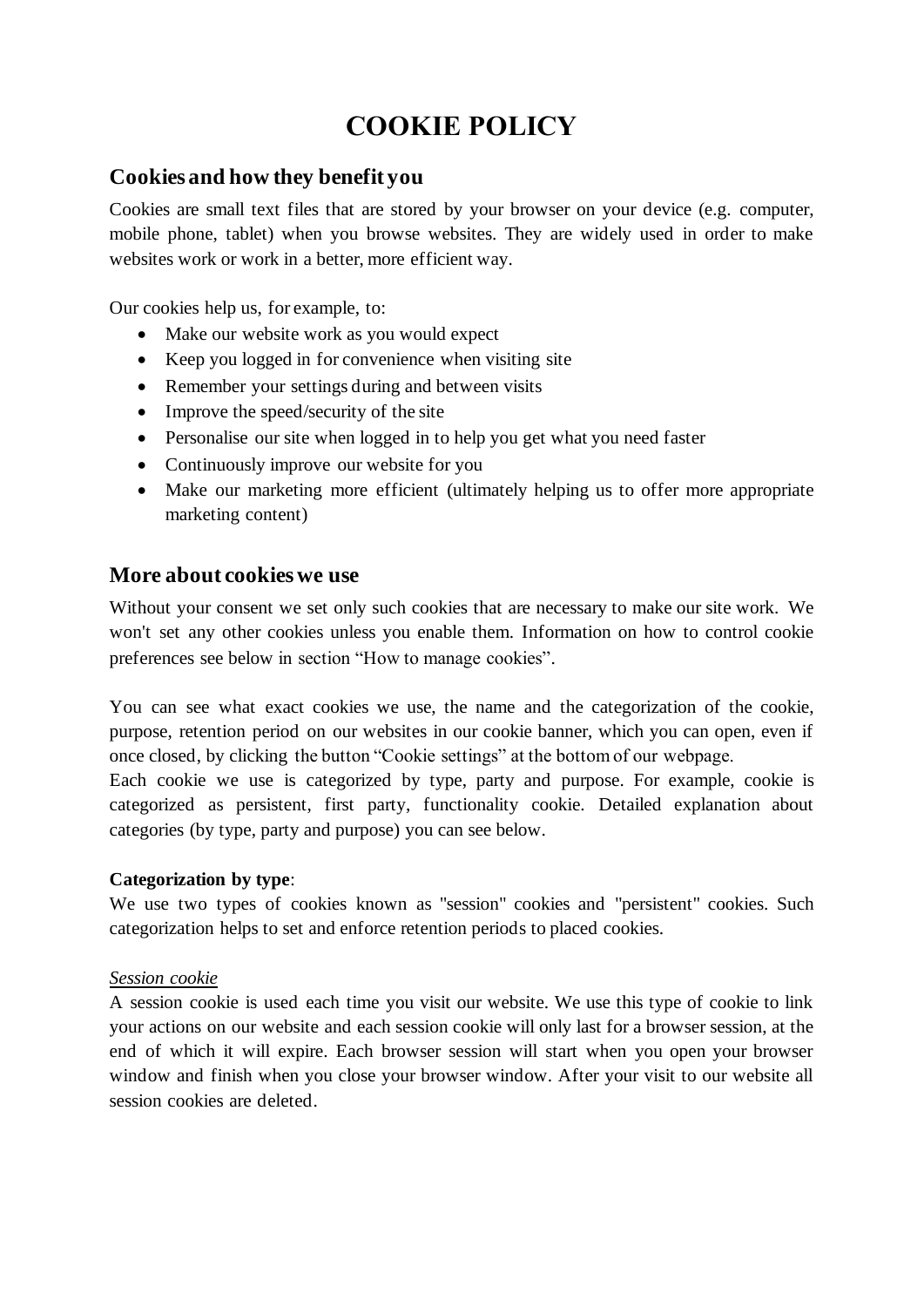## *Persistent cookie*

A persistent cookie allows your preferences or actions across a site (or across different sites) to be remembered. It has a longer lifetime than a session cookie and lasts for the period of time specified in the cookie (this will vary from cookie to cookie). This type of cookie will not be deleted when you close your browser window and will be stored on your device. It will be activated every time you visit a website which created that particular persistent cookie.

## **Categorization by party**:

We use two categories of cookies know as "*first party*" cookies and "*third party*" cookies. Such categorization helps to identify who else will have access to information that is collected by placed cookie.

## *First party cookie*

A first party cookie is created by us our authorized services providers on our behalf. These cookies help to provide a better experience to you and keep the session open, e.g., the browser is able to remember key pieces of information, such as which items you add to shopping carts, your username and language preferences.

First party cookie can be read only when you are visiting our domain.

## *Third party cookie*

A third party cookie is created by another company that is not us. We sometimes use such cookies or other tracking mechanisms by incorporating third party provided products in our website to collect for us needed performance data, data needed for marketing purposes, ensuring social sharing functionality etc. In such case these third parties also receive information from such cookies or other tracking mechanisms and they might use it for their own purposes, incl. they might collect more information than we have requested for our purposes.

We have provided on our website in our cookie banner description about purposes for what we use such cookies or other tracking mechanisms. However, activities and purposes for what such third parties might use information from these cookies or tracking mechanisms is subject to their own privacy policy. We recommend that you review the privacy policies of each of our third party. For example, we use Google Analytics and you can find more information about "How Google used data when you use our partners' sites or apps" by visiting the following link: [https://policies.google.com/technologies/partner-sites.](https://policies.google.com/technologies/partner-sites)

You can see which cookies are third party cookies based on information in the cookie banner in the column "Providers".

## **Categorisation by purpose:**

To help you understand the purposes of each cookie, we have classified each cookie as one of the following:

## *Strictly necessary cookie*

These cookies are essential to our website to work and in order to enable you to move around and to use our website features. For example, to ensure that page loads quickly and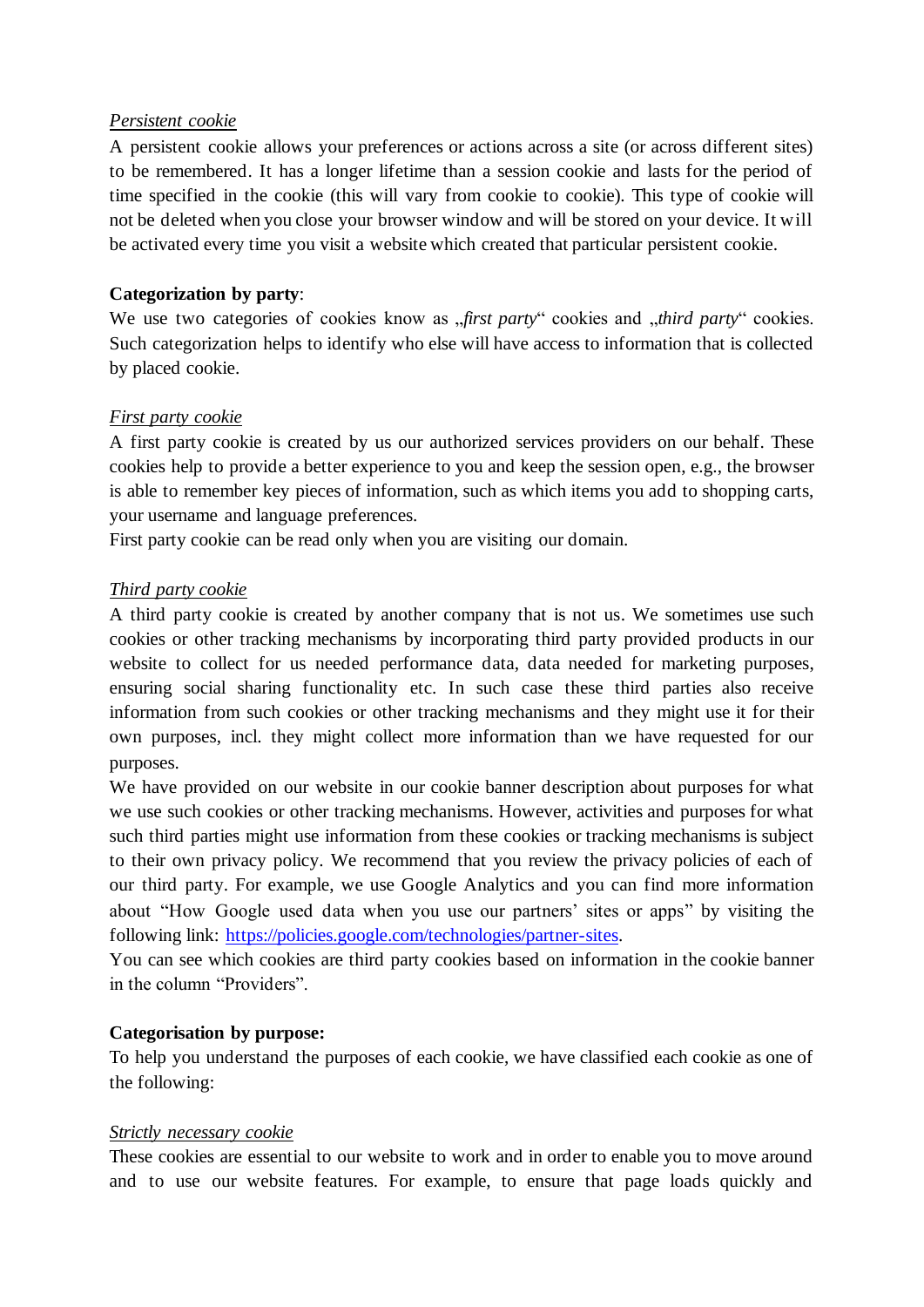effectively, for you to be able to sign in in our website as registered user, that your chosen items and entered data do not disappear when you move between pages in our website within a browsing session. Without strictly necessary cookies, certain functionality on our website will not work and our website may not perform as smoothly as it should. These cookies don't gather any information for marketing purposes and do not track your activity within our website or rest of the internet.

## *Performance cookie*

Performance cookies collect information about your use of our website and help to improve the way our website works. For example, performance cookies may show which are the most frequently visited pages, length of time spent on page, articles opened and help to record any difficulties with page. These cookies track your activity within our website, however they collect information in a way that does not directly identify you. Performance cookies don't gather any information for marketing purposes and do not track your activity within rest of the internet.

## *Functionality cookie*

Functionality cookies support particular interactive functionality which adds value to you but without it our website can still function. Functionality cookies allow our website to remember you and the choices you make (such as language or the region you are in) and to provide enhanced and more personal features. For example, customize a certain webpage (text size, fonts and other parts of pages that you can customize), provide other functionality you request (watch a video or leave a comment) and remember if you've been to our website before so that messages intended for first-time visitors are not displayed to you. These cookies don't gather any information for marketing purposes and do not track your activity within our website or rest of the internet.

## *Targeting or advertising cookie*

Targeting or advertising cookies are used to deliver to you adverts which are more relevant to you and your interests, limit the number of times you see the same advert on a website and to measure the effectiveness of an adverting campaign by tracking your clicks.

Advert might not be displayed on our website, it might be displayed to you elsewhere even after you've left our website. These cookies gather information for marketing purposes and track your activity not only within our website but also within rest of the internet.

## **How to manage cookies**

You can change your cookie preferences at any time by clicking button "Cookie settings" at the bottom of this page. You can then adjust your setting by checking or unchecking available boxes, then clicking "Accept marked" or "Accept all". You may need to refresh your page for your settings to take effect.